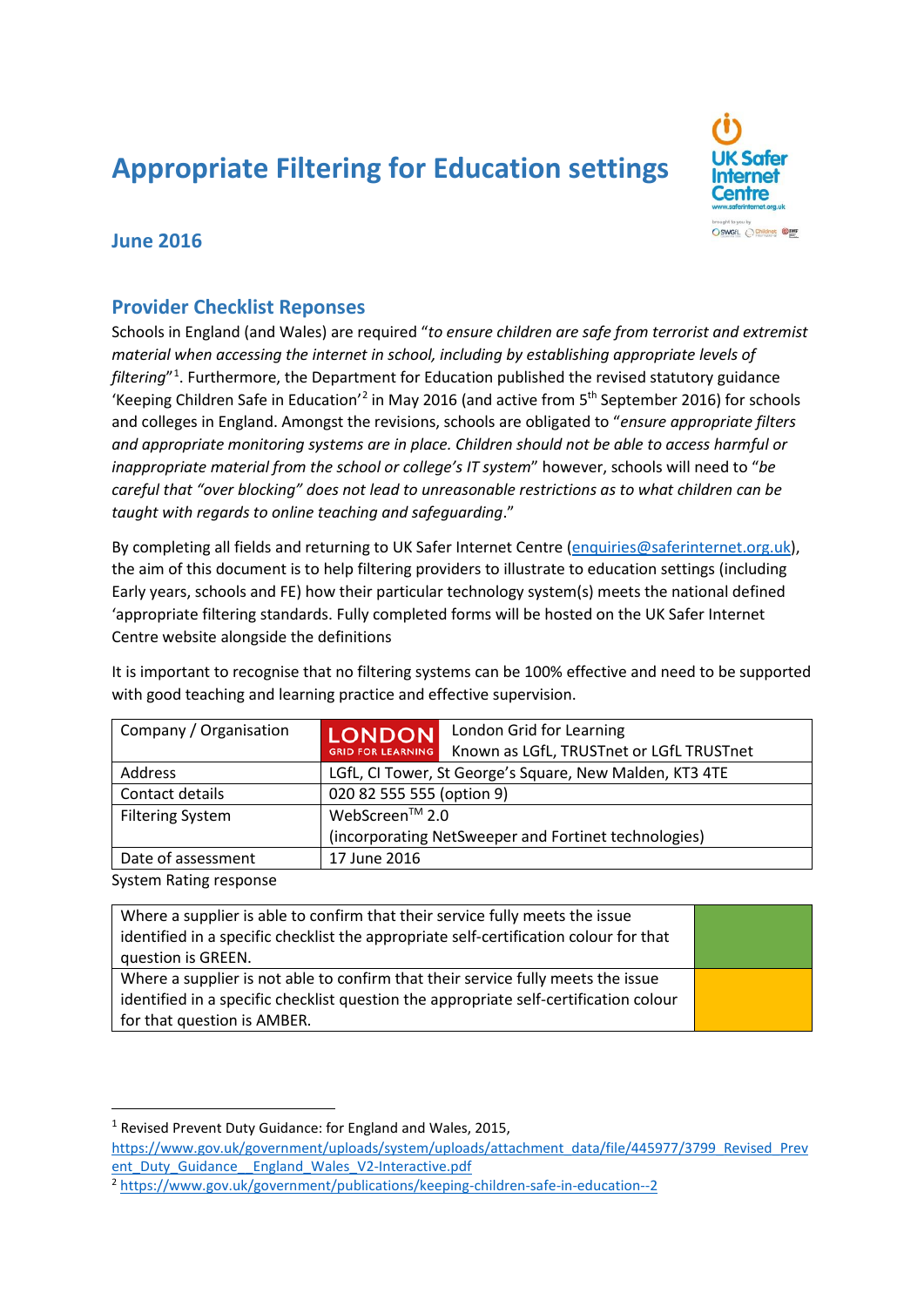#### **Illegal Online Content**

Filtering providers should ensure that access to illegal content is blocked, specifically that the filtering providers:

| Aspect                                   | Rating | Explanation                                          |
|------------------------------------------|--------|------------------------------------------------------|
| Are IWF members                          |        | WebScreen™ 2.0, the internet filtering solution      |
|                                          |        | applied to the LGfL TRUSTnet network, uses URL       |
|                                          |        | filtering from NetSweeper and Fortinet, which are    |
|                                          |        | both IWF members.                                    |
|                                          |        | Furthermore, LGfL is currently exploring closer      |
|                                          |        | partnership working with the IWF.                    |
| and block access to illegal<br>$\bullet$ |        | The IWF CAIC list is actively implemented by         |
| Child Abuse Images (by                   |        | NetSweeper.                                          |
| actively implementing the                |        | This is an always-on feature to comply with          |
| <b>IWF CAIC list)</b>                    |        | legislation and ensure safeguarding for school staff |
|                                          |        | and students - it cannot be turned off by schools.   |
| Integrate the 'the police<br>$\bullet$   |        | This is applied to WebScreen™ 2.0 directly by our    |
| assessed list of unlawful                |        | support partner Atomwide.                            |
| terrorist content, produced              |        | This is an always-on feature to comply with          |
| on behalf of the Home                    |        | legislation and ensure safeguarding for school staff |
| Office'                                  |        | and students - it cannot be turned off by schools.   |

### **Inappropriate Online Content**

Recognising that no filter can guarantee to be 100% effective, providers should both confirm, and describe how, their system manages the following content

| Content        | Explanatory<br>notes - Content<br>that:                                                                                    | Rating | Explanation                                                                                                                                                                                                                                                                                                                                                                                                                                                                                                                                                                                                                                                                                                                                                                                                                                                                                                                                                |
|----------------|----------------------------------------------------------------------------------------------------------------------------|--------|------------------------------------------------------------------------------------------------------------------------------------------------------------------------------------------------------------------------------------------------------------------------------------------------------------------------------------------------------------------------------------------------------------------------------------------------------------------------------------------------------------------------------------------------------------------------------------------------------------------------------------------------------------------------------------------------------------------------------------------------------------------------------------------------------------------------------------------------------------------------------------------------------------------------------------------------------------|
| Discrimination | Promotes the<br>unjust or<br>prejudicial<br>treatment of<br>people on the<br>grounds of race,<br>religion, age, or<br>sex. |        | LGfL's WebScreen™ 2.0 filtering product<br>categorises web content into one or more distinct<br>categories (see Appendix 1), which may (or may<br>not, subject to other local or regional legal<br>obligation or precedent) then be blocked or<br>allowed according to the assigned category/ies,<br>individual URL/s, or the policies defined by the<br>school.<br>Websites unequivocally identified as illegal or a<br>network security risk are automatically categorised<br>and blocked. This cannot be changed by a school.<br>Where a website has been established as<br>potentially inappropriate, however, or if it falls into<br>a high-risk or other category which is blocked by<br>default, a school may take an informed decision to<br>allow these sites in one or more policies. This<br>might be to enable discussion of certain themes in<br>lessons, or where a site's appropriateness may<br>depend upon the age and maturity of users. |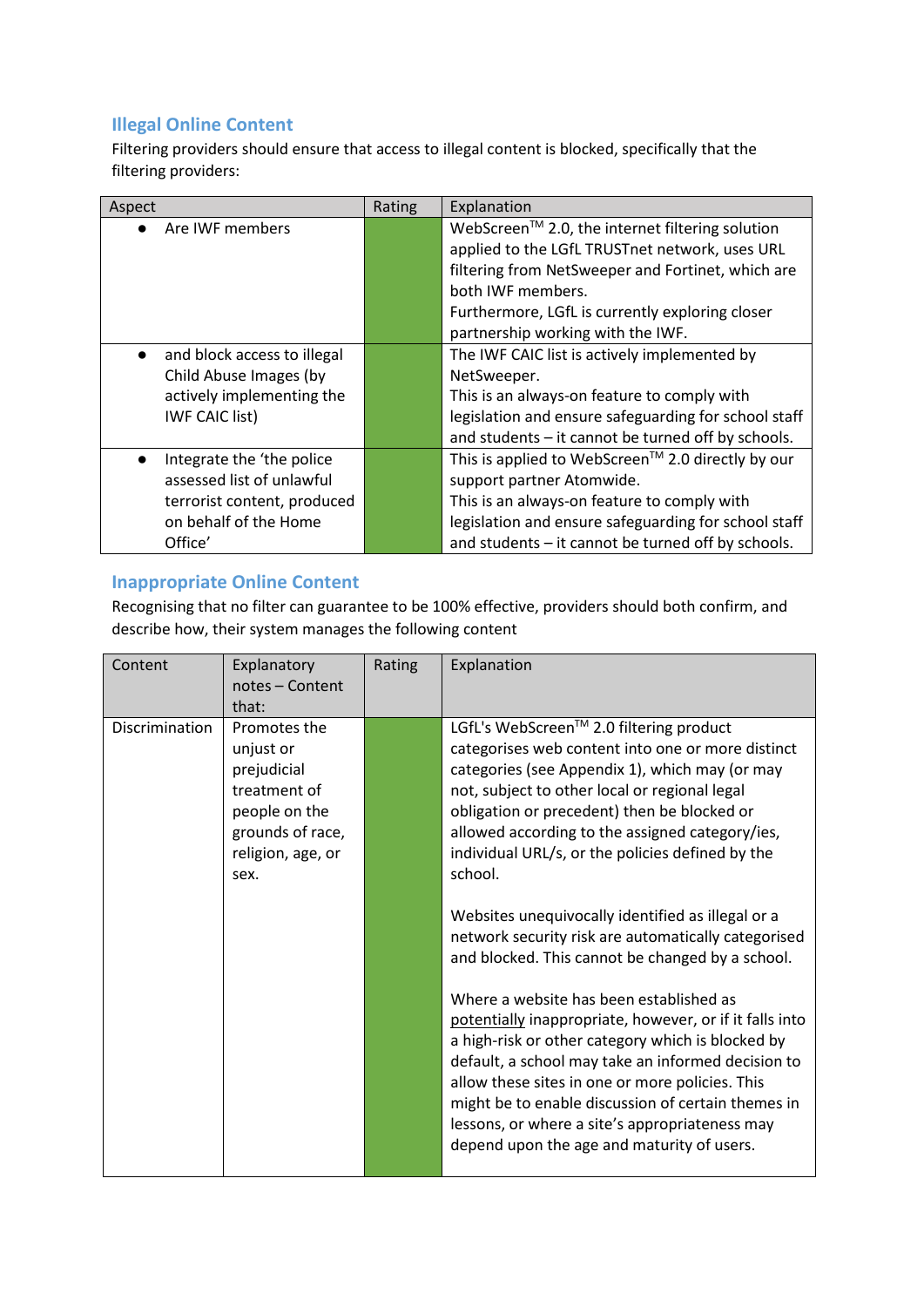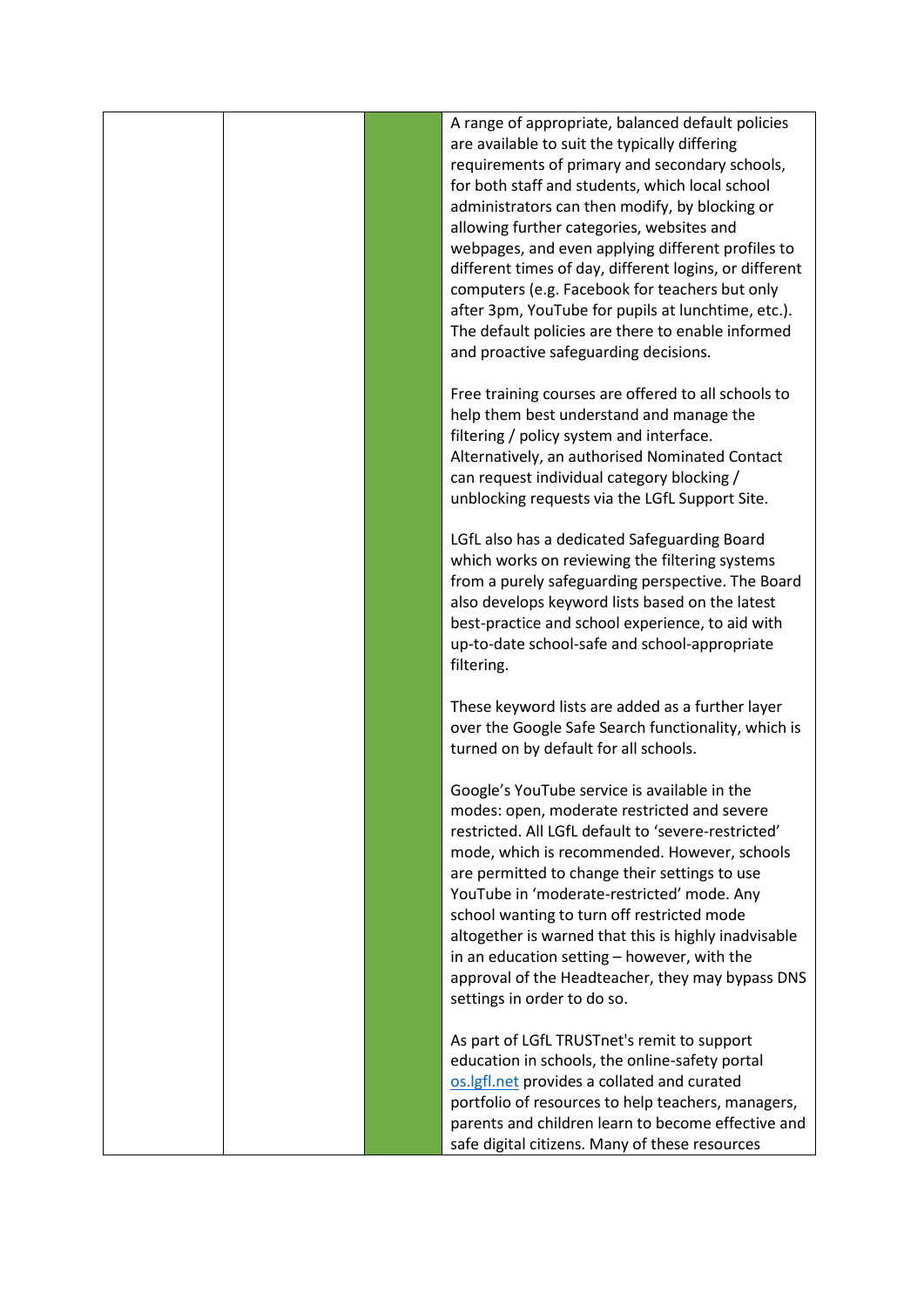|             |                   | reflect the management of, rather avoidance of       |
|-------------|-------------------|------------------------------------------------------|
|             |                   |                                                      |
|             |                   | risk, in recognition of the dangers of overblocking. |
|             |                   |                                                      |
|             |                   | Resources are drawn from the entire online-safety    |
|             |                   | community and a variety of providers, but two        |
|             |                   | LGfL resources are particularly relevant in relation |
|             |                   | to the balancing act of safeguarding vs              |
|             |                   | overblocking: 'Counter-Extremism: narratives and     |
|             |                   | conversations' deals with specific online threats    |
|             |                   | from exposure to extremist material and potential    |
|             |                   | grooming; 'Trust Me' (developed in partnership       |
|             |                   | with Childnet) aims to engender critical-thinking    |
|             |                   | skills in Primary and Secondary pupils about their   |
|             |                   | online experiences (contact, content and             |
|             |                   |                                                      |
|             |                   | propaganda).                                         |
| Drugs /     | displays or       | See above                                            |
| Substance   | promotes the      |                                                      |
| abuse       | illegal use of    |                                                      |
|             | drugs or          |                                                      |
|             | substances        |                                                      |
| Extremism   | promotes          | See above                                            |
|             | terrorism and     |                                                      |
|             | terrorist         |                                                      |
|             | ideologies,       |                                                      |
|             | violence or       |                                                      |
|             | intolerance       |                                                      |
| Malware /   | promotes the      | See above                                            |
| Hacking     | compromising of   |                                                      |
|             | systems including |                                                      |
|             |                   |                                                      |
|             | anonymous         |                                                      |
|             | browsing and      |                                                      |
|             | other filter      |                                                      |
|             | bypass tools as   |                                                      |
|             | well as sites     |                                                      |
|             | hosting malicious |                                                      |
|             | content           |                                                      |
| Pornography | displays sexual   | See above                                            |
|             | acts or explicit  |                                                      |
|             | images            |                                                      |
| Piracy and  | includes illegal  | See above                                            |
| copyright   | provision of      |                                                      |
| theft       | copyrighted       |                                                      |
|             | material          |                                                      |
| Self Harm   | promotes or       | See above                                            |
|             | displays          |                                                      |
|             | deliberate self   |                                                      |
|             | harm (including   |                                                      |
|             | suicide and       |                                                      |
|             |                   |                                                      |
|             | eating disorders) |                                                      |
| Violence    | Displays or       | See above                                            |
|             | promotes the use  |                                                      |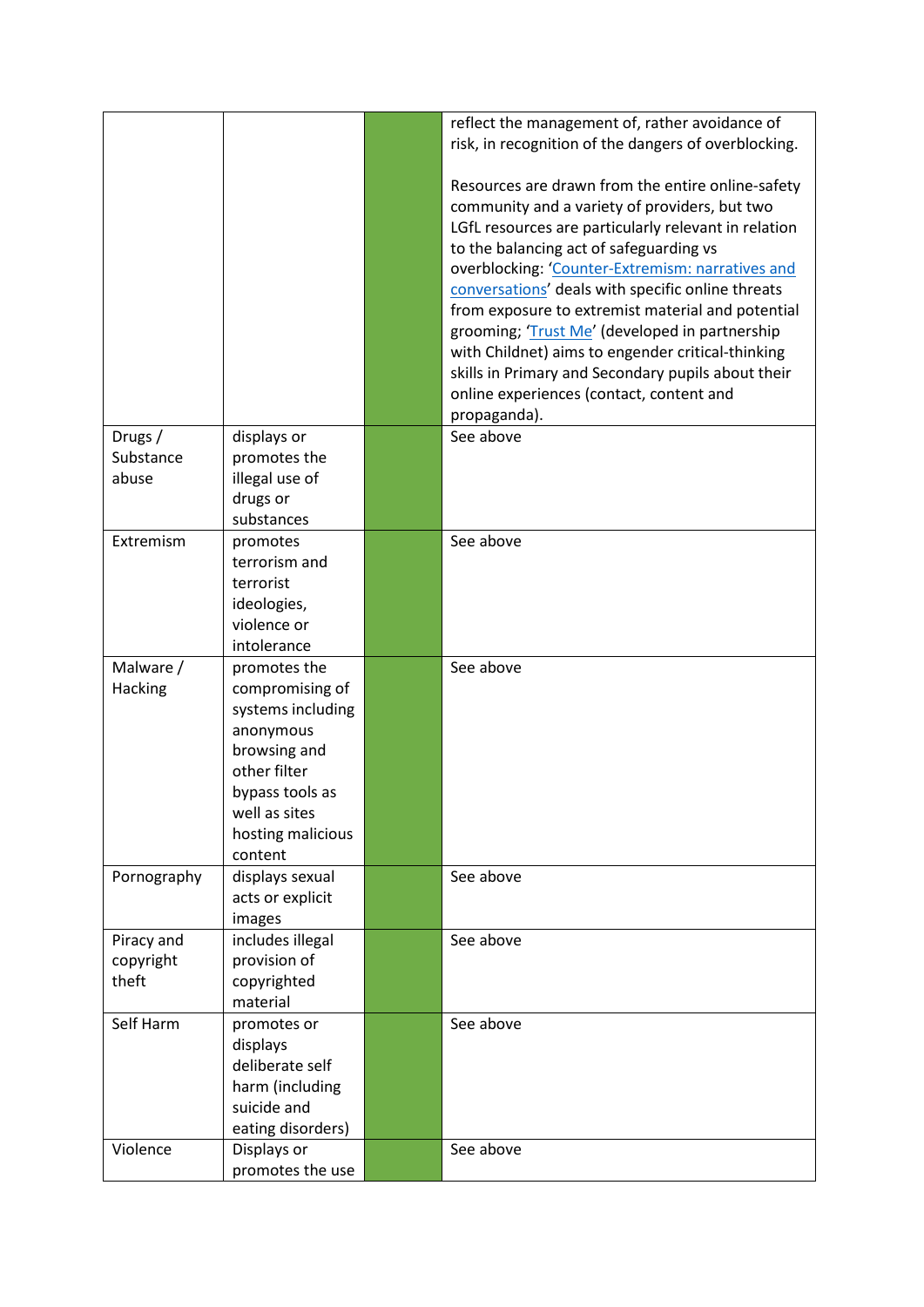|         | of physical force |  |
|---------|-------------------|--|
|         | intended to hurt  |  |
| or kill |                   |  |

This list should not be considered an exhaustive list. Please outline how the system manages this content and many other aspects.

WebScreen™ 2.0 utilises the strengths of its underlying technology partners, NetSweeper and Fortinet, but then expands those strengths, and regionalises the results, so that they better suit the UK education sector.

To expand on the capabilities described elsewhere in this response, WebScreen™ 2.0 offers:

Extra 'localised' and specialist web site categories not typically found in commercial filtering, and offering better compatibility with schools' needs.

A devolved hierarchy of central/local policies, that can be adopted and then modified by the local establishment to best suit its particular circumstances, or used in their default state for those with no need or desire to localise the filtered experience.

Data Controller authorisation, which is sought for certain 'high risk' categories, in order to ensure that a full awareness exists within (for instance) a school's Senior Leadership Team, of any polices being deployed that may represent a higher risk than is typically deemed acceptable.

Highly granular settings can enable filtering policies to differentiate between such status as staff and students, locations, times of day, the nature of physical and wireless connections, specific devices by type or ID, and can also conveniently accommodate USO account-holding visitors from other establishments, or non-USO account holding 'Guests' via a range of options.

The service is extremely well documented, and transparent (except where negated by legal or other obligation) in its application of site categorisation and policy application, management and governance.

Providers should be clear how their system does not over block access so it does not lead to unreasonable restrictions

WebScreen<sup>™</sup> 2.0's content categorisation is a continuous ongoing process, supported by NetSweeper global URL lists and automated AI (artificial intelligence), and underpinned by UKregionalised categorisation obtained using 'crowd-sourced' intelligence from within its own user community.

Local control of policies is actively encouraged, while guidance is provided regarding the need for a balanced approach to filtering being combined with practical and informed support from staff, and the issues that can be encountered by establishments being either too open or too zealous within any given filtering policy.

Where policies are deemed to be effectively appropriate, but needing occasional or temporary exceptions to be applied due to changes in circumstances, WebScreen<sup>TM</sup> 2.0 policies can be readily modified, and later returned to their otherwise normal state.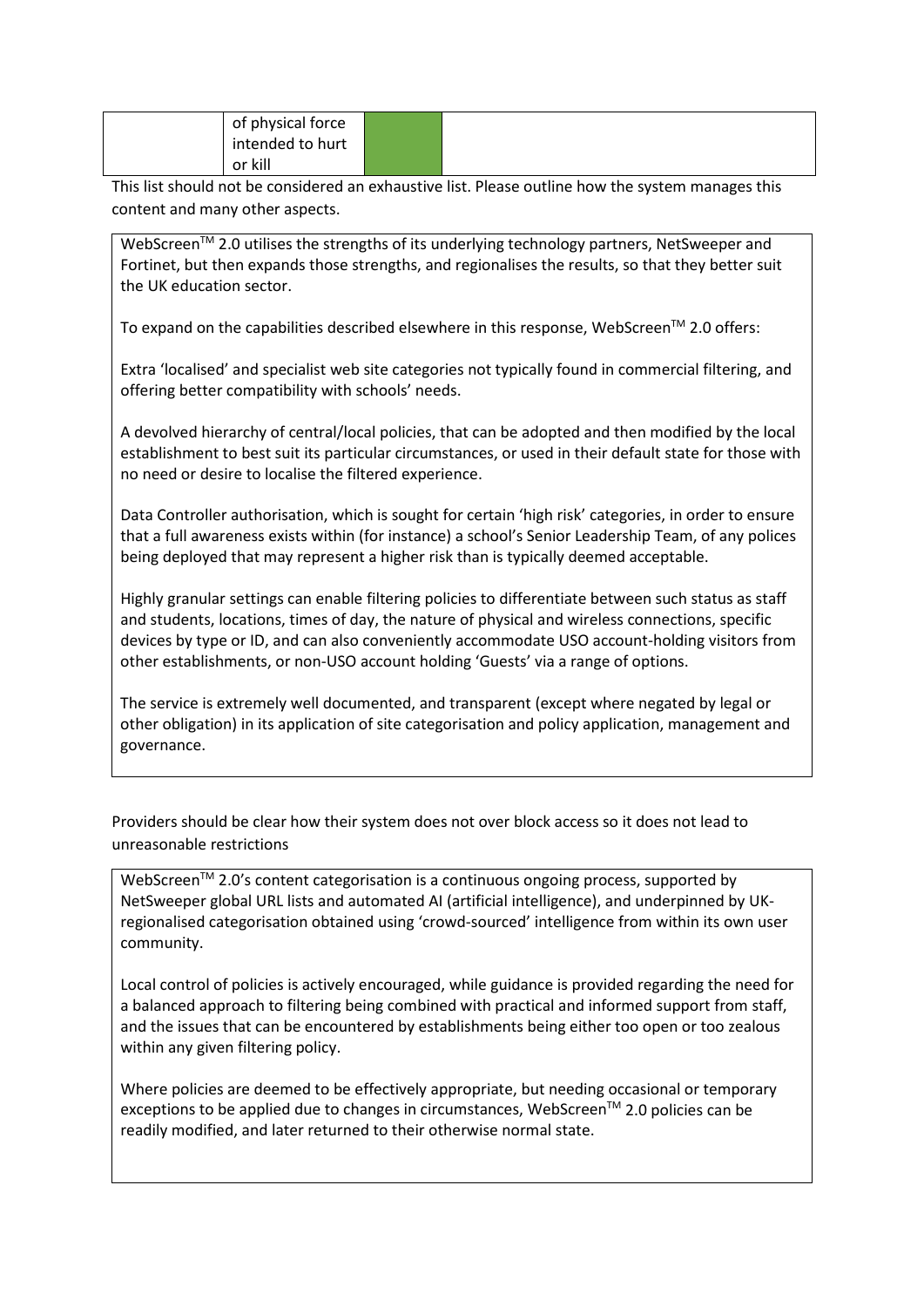## **Filtering System Features**

How does the filtering system meet the following principles:

| Principle                                                                                                                                                                                      | Rating | Explanation                                                                                                                                                                                                                                                                                                                                                                                                                                                                                                                                                                                                                                                          |
|------------------------------------------------------------------------------------------------------------------------------------------------------------------------------------------------|--------|----------------------------------------------------------------------------------------------------------------------------------------------------------------------------------------------------------------------------------------------------------------------------------------------------------------------------------------------------------------------------------------------------------------------------------------------------------------------------------------------------------------------------------------------------------------------------------------------------------------------------------------------------------------------|
| Age appropriate, differentiated filtering -<br>$\bullet$<br>includes the ability to vary filtering strength<br>appropriate to age and role                                                     |        | WebScreen™ 2.0 default<br>filter policies are applied<br>appropriate to the<br>underlying nature of a<br>filtered establishment (i.e.<br>Primary School, Secondary<br>School, Teachers' Centre,<br>etc.).<br>Per User filtering is available<br>for deployment across all<br>customer establishments.<br>Multiple filtering policies can<br>be applied, in order to<br>recognise the needs of<br>different groups of users, or<br>locations, or times of day,<br>and/or combinations of each<br>of the above.<br>Filtering policies can be<br>tailored to respond<br>accordingly to different<br>groups of identified<br>individual users, or even a<br>single user. |
| Control - has the ability and ease of use that<br>$\bullet$<br>allows schools to control the filter themselves<br>to permit or deny access to specific content                                 |        | Yes, fully configurable by<br>appropriately authorised<br>local establishment contacts,<br>or their contracted support<br>agents, via an online portal<br>available 24x7.                                                                                                                                                                                                                                                                                                                                                                                                                                                                                            |
| Filtering Policy - the filtering provider<br>$\bullet$<br>publishes a rationale that details their<br>approach to filtering with classification and<br>categorisation as well as over blocking |        | Yes, WebScreen™ 2.0<br>categorises 121 distinct<br>content categories, with<br>descriptions of the purpose<br>and summarised content of<br>each, and where<br>appropriate, the implications<br>of access, and/or<br>prerequisites for gaining<br>access.                                                                                                                                                                                                                                                                                                                                                                                                             |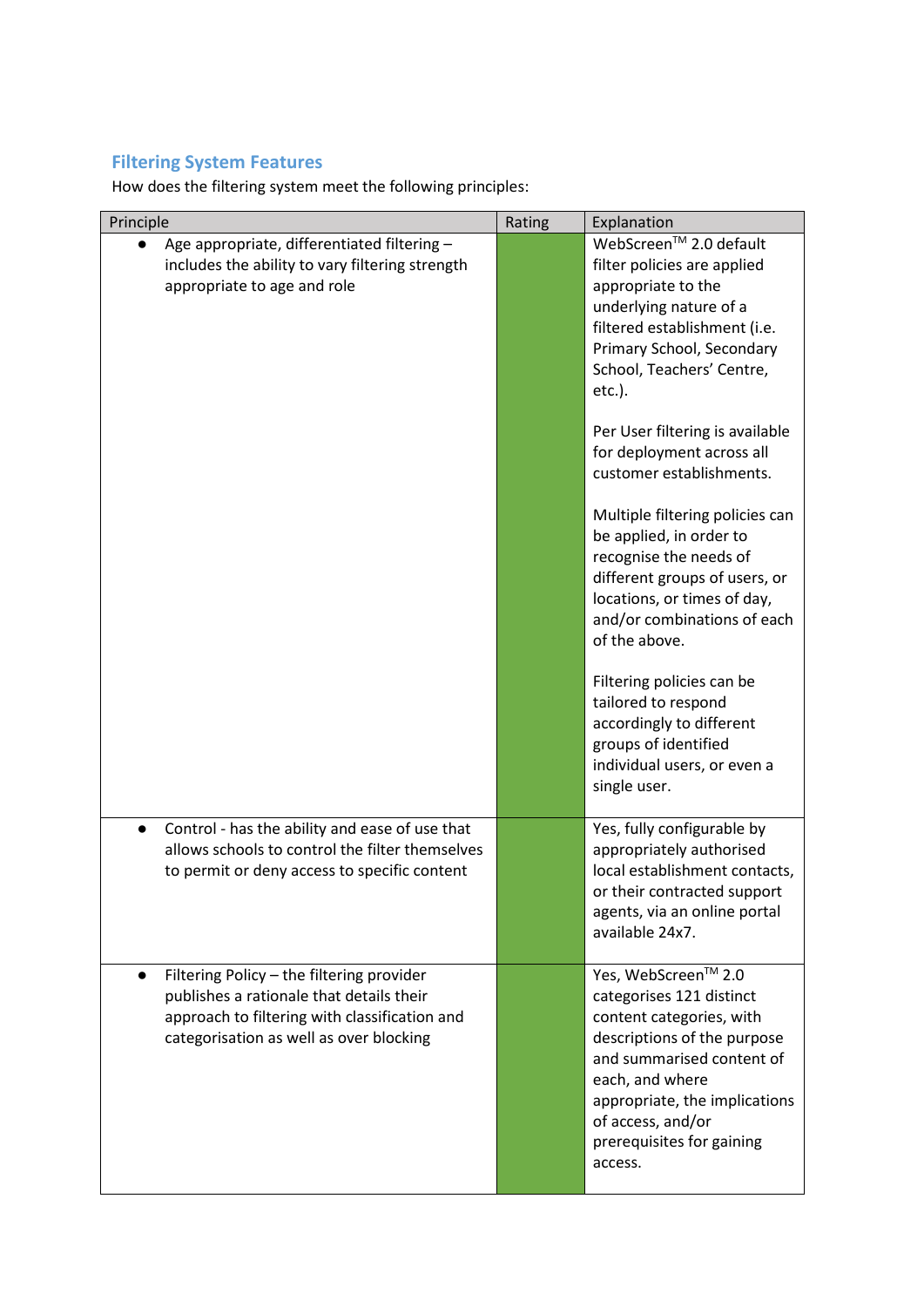| Identification - the filtering system should<br>have the ability to identify users                                                                          | WebScreen™ 2.0 is fully<br>integrated with the LGfL<br>Shibboleth-compliant IdP,<br>referred to as Unified Sign<br>On (USO), which is run by<br>support partner Atomwide.<br>The system therefore<br>recognises any user<br>presenting a USO ID in<br>response to a filtering policy<br>generated request. |
|-------------------------------------------------------------------------------------------------------------------------------------------------------------|------------------------------------------------------------------------------------------------------------------------------------------------------------------------------------------------------------------------------------------------------------------------------------------------------------|
| Mobile and App content - isn't limited to<br>filtering web traffic and includes the blocking<br>of inappropriate content via mobile and app<br>technologies | WebScreen™ 2.0 filters any<br>content accessed by http<br>and https protocols,<br>regardless of whether<br>content is browser or<br>application (app) accessible,<br>and is equally applicable to<br>'mobile' content accessed<br>via an establishment's<br>filtered infrastructure.                       |
| Multiple language support - the ability for the<br>system to manage relevant languages                                                                      | Yes, via the NetSweeper<br>embedded technology,<br>WebScreen <sup>™</sup> 2.0 supports<br>multi-language filtering.                                                                                                                                                                                        |
| Network level - filtering should be applied at<br>'network level' ie, not reliant on any software<br>on user devices                                        | No local installed software,<br>nor additional hardware, is<br>required for client devices<br>connected to an<br>establishment's filtered<br>infrastructure.                                                                                                                                               |
| Reporting mechanism - the ability to report<br>inappropriate content for access or blocking                                                                 | Yes, via the online<br>management portal, the<br>option to suggest global re-<br>categorisation, or request<br>local re-categorisation, of an<br>individual site or URL, is<br>available to appropriately<br>authorised local<br>establishment contacts, or<br>their contracted support<br>agents.         |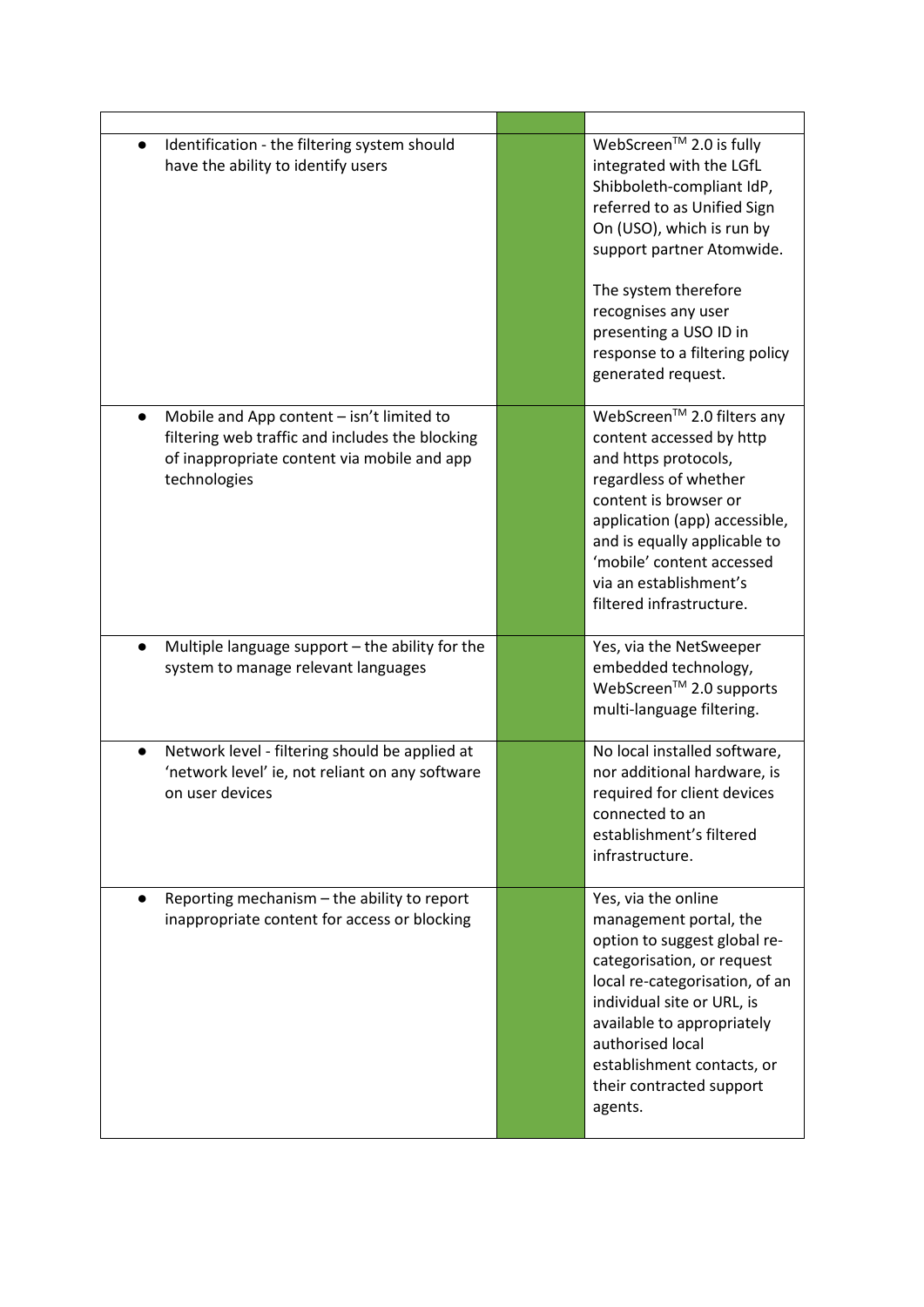$Reports - the system offers clear historical$ information on the websites visited by your users

Yes. A comprehensive range of scheduled, and ad hoc, usage reports is available from the onlinemanagement portal, for use by appropriately authorised local establishment contacts, or their contracted support agents.

Filtering systems are only ever a tool in helping to safeguard children when online and schools have an obligation to "*consider how children may be taught about safeguarding, including online, through teaching and learning opportunities, as part of providing a broad and balanced curriculum".[3](#page-7-0)*

Please note below opportunities to support schools (and other settings) in this regard

Free training courses are offered to all schools to help them best understand and manage the filtering / policy system and interface. Alternatively, an authorised Nominated Contact can submit individual category blocking / unblocking requests via the LGfL Support Site.

LGfL also has a dedicated Safeguarding Board which works on reviewing the filtering systems from a purely safeguarding perspective. The Board also develops keyword lists based on the latest bestpractice and school experience, to aid with up-to-date school-safe and school-appropriate filtering.

As part of LGfL TRUSTnet's remit to support education in schools, the online-safety portal [os.lgfl.net](http://os.lgfl.net/) provides a collated and curated portfolio of resources to help teachers, managers, parents and children learn to become effective and safe digital citizens. Many of these resources reflect the management of, rather avoidance of risk, in recognition of the dangers of overblocking.

Resources are drawn from the entire online-safety community and a variety of providers, but two LGfL resources are particularly relevant in relation to the balancing act of safeguarding vs overblocking: ['Counter-Extremism: narratives and conversations'](http://counter-extremism.lgfl.net/) deals with specific online threats from exposure to extremist material and potential grooming; '*Trust Me'* (developed in partnership with Childnet) aims to engender critical-thinking skills in Primary and Secondary pupils about their online experiences (contact, content and propaganda).

#### **PROVIDER SELF-CERTIFICATION DECLARATION**

In order that schools can be confident regarding the accuracy of the self-certification statements, the supplier confirms:

- that their self-certification responses have been fully and accurately completed by a person or persons who are competent in the relevant fields
- that they will update their self-certification responses promptly when changes to the service or its terms and conditions would result in their existing compliance statement no longer being accurate or complete

<span id="page-7-0"></span><sup>&</sup>lt;sup>3</sup> <https://www.gov.uk/government/publications/keeping-children-safe-in-education--2>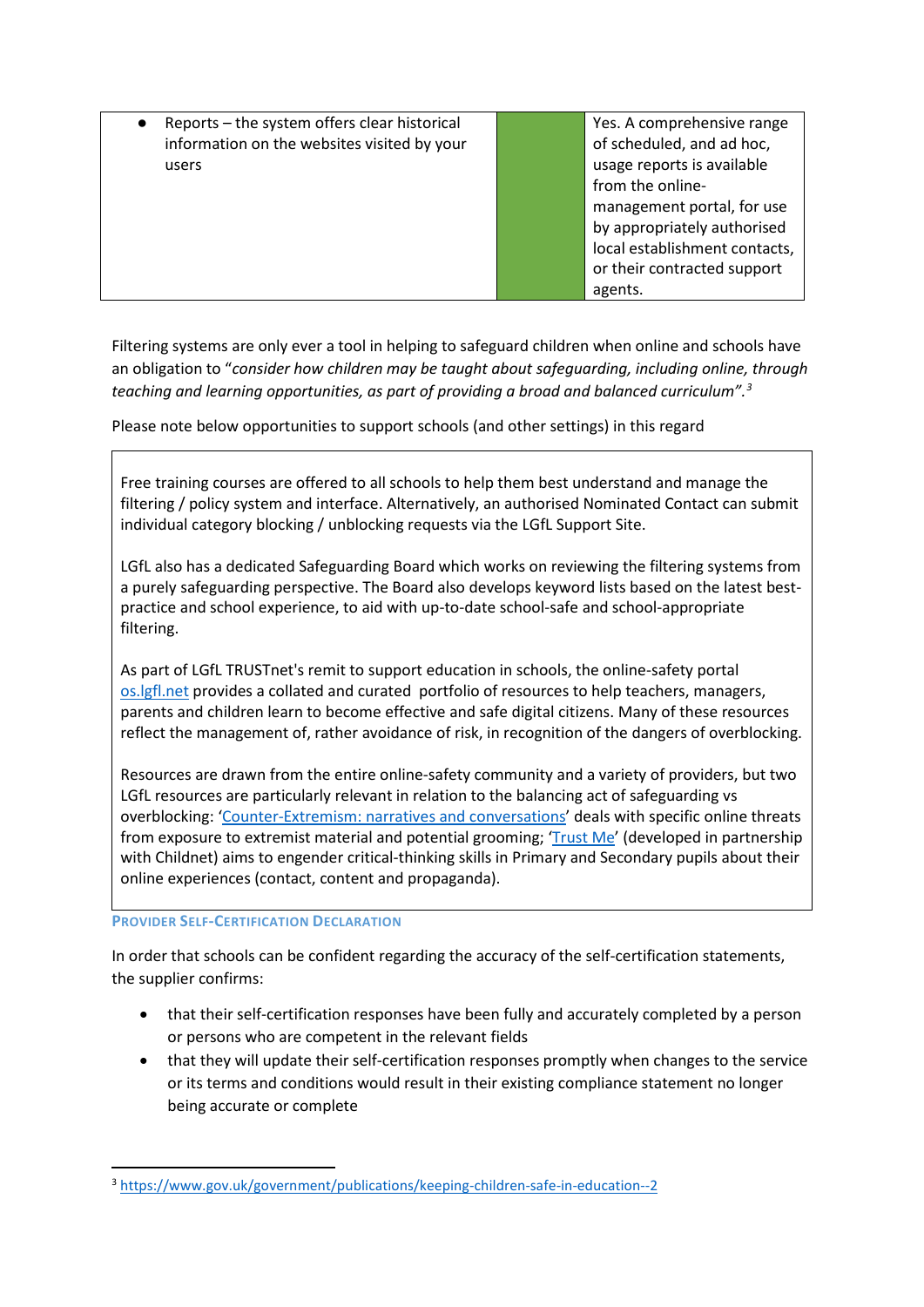- that they will provide any additional information or clarification sought as part of the selfcertification process
- that if at any time, the UK Safer Internet Centre is of the view that any element or elements of a provider's self-certification responses require independent verification, they will agree to that independent verification, supply all necessary clarification requested, meet the associated verification costs, or withdraw their self-certification submission.

| Name      | John Jackson                   |
|-----------|--------------------------------|
| Position  | <b>Chief Executive Officer</b> |
| Date      | 20 June 2016                   |
| Signature |                                |